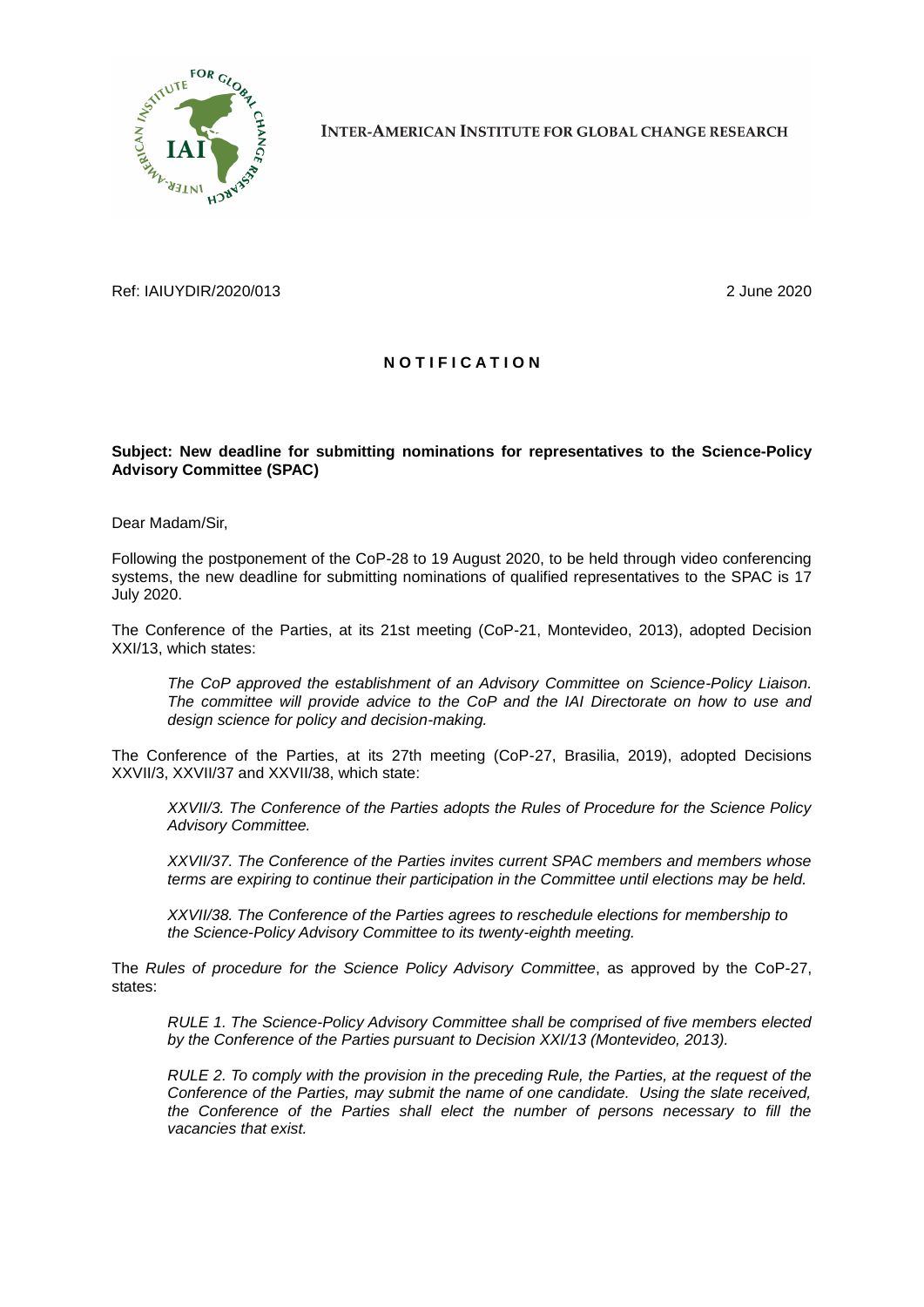*RULE 3. The Science-Policy Advisory Committee, at the request of the conference of the Parties, shall submit a slate no less than twice and not more than four times the number of vacancies to be filled.*

*RULE 4. All candidates nominated must provide a curriculum vitæ.*

*RULE 5. The Science-Policy Advisory Committee and the Scientific Advisory Committee shall hold its meetings, physical and virtual, jointly, pursuant to Decision XXVI/9 (Antigua, 2018).*

*RULE 6. The Science-Policy Advisory Committee shall perform the duties as directed by Decision XXI/13 (Montevideo, 2013) to provide advice to the Conference of the Parties and the IAI Directorate on how to use and design science for policy and decision-making.*

*RULE 7. The Chair of the Science-Policy Advisory Committee shall serve for a term of two years.*

*RULE 8. A quorum shall consist of an absolute majority of Science-Policy Advisory Committee.*

*RULE 9. Current members of the Science-Policy Advisory Committee shall not present proposals to any call by the IAI in any capacity, as Principal Investigator, co-Principal Investigator, collaborator, consultant, or advisor. This ban extends for six months after the member ceases to participate in the Science-Policy Advisory Committee.*

In June 2020, the five members of the SPAC will conclude their terms. Nominations from the Parties and the SPAC are required to fill the vacant positions, at the upcoming meeting of the Conference of the Parties.

The current members are eligible if nominated by a Party or the SPAC. Alternatively, new highly qualified candidates for the five vacancies can be proposed:

Brigitte Baptiste (Chair), originally nominated by the IAI Directorate Appointment: 2014-2015; 2015-2017; 2017-2020

Walter Baethgen, originally nominated by the SPAC Appointment: 2014-2015; 2015-2017; 2017-2020

Javier Gracia-Garza, originally nominated by the Parties Appointment: 2015-2020

Maria Netto Schneider, originally nominated by the Parties Appointment: 2014-2015; 2015-2017; 2017-2020

Evelia Rivera Arriaga, originally nominated by the Parties Appointment: 2017-2020

Each Party is invited to submit up to one nomination of qualified representatives to the SPAC at their earliest convenience but **no later than 17 July 2020**.

The SPAC should submit no less than two and not more than four nominations of qualified representatives to the SPAC at their earliest convenience but **no later than 17 July 2020**.

Nominations, accompanied by a short curriculum vitae, should be submitted to the IAI Directorate by e-mail to Ms Soledad Noya at [soledad@dir.iai.int](soledad@dir.iai.int%20)

The CoP-28 will be invited to follow the process of elections to fill vacancies on the Scientific Advisory Committee stated by the *Standing rules of the Conference of the Parties of the Inter-American Institute for Global Change Research* (as approved by CoP-21, June 2013, Montevideo), for carrying the elections to fill vacancies on the SPAC: